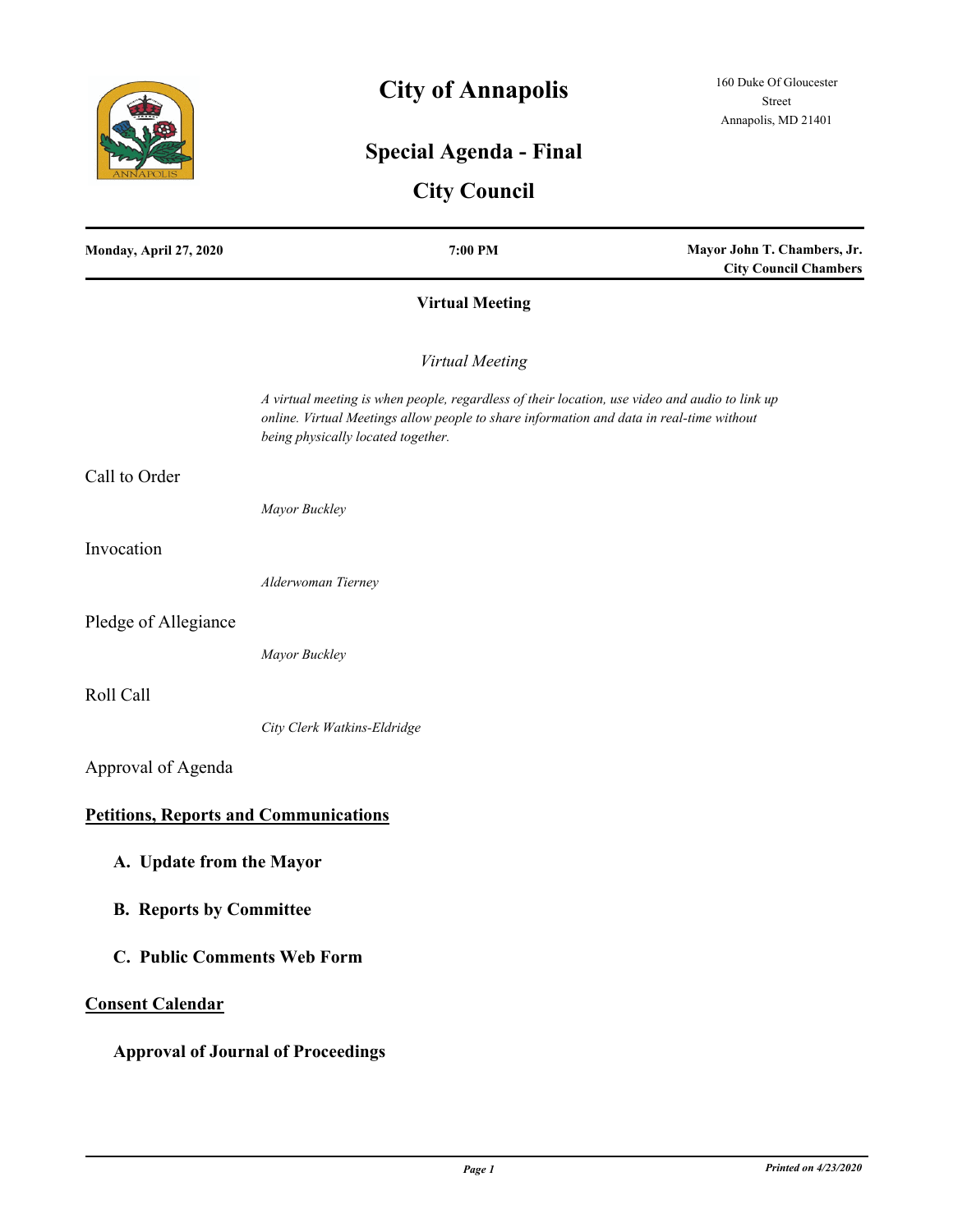| CCM04.13.20 | <b>Regular Meeting Minutes</b> |
|-------------|--------------------------------|
|-------------|--------------------------------|

*Attachments:* [DRAFT - Regular Meeting Minutes 04.13.2020.pdf](http://annapolismd.legistar.com/gateway.aspx?M=F&ID=0d1047c2-6456-4601-a6c5-aa9bce5195f5.pdf)

## **Supplemental Appropriations**

| SA-29-20            | <b>Transportation</b>                                                      |
|---------------------|----------------------------------------------------------------------------|
|                     | Revenue: Federal Grant (\$618,286.00); State Grant (\$86,464.00)           |
|                     | Expenditure: Federal Expenses (\$618,286.00) State Expenses (\$86,464.00)  |
| <b>Attachments:</b> | $SA29-20.pdf$                                                              |
| $SA-30-20$          | <b>Planning and Zoning</b>                                                 |
|                     | <b>Revenue: General Fund Contributions (\$13,933.00)</b>                   |
|                     | <b>Expenditure: Salaries and Benefits (\$633.00); Contractual Services</b> |
|                     | (S13, 270.00)                                                              |
| Attachments:        | $SA30-20.pdf$                                                              |

## **Legislative Actions**

#### **First Readers**

| Plumbing Code - Capital Facilities Payment Plan - For the purpose of<br>establishing a Capital Facilities Payment Plan; identifying eligibility<br>requirements, setting a payment schedule, providing for interest and<br>penalties; making stylistic changes; and generally related to said payment<br>plan. |
|----------------------------------------------------------------------------------------------------------------------------------------------------------------------------------------------------------------------------------------------------------------------------------------------------------------|
| Buckley                                                                                                                                                                                                                                                                                                        |
| O-4-20 Capital Facilities Payment Plan First Reader.pdf                                                                                                                                                                                                                                                        |
| O-4-20 Staff Report.pdf                                                                                                                                                                                                                                                                                        |
| City Council Meetings - Attendance - For the purpose of allowing a<br>member of the City Council to attend a regularly scheduled Council<br>meeting by electronic means; placing limitations on remote attendance; and<br>generally related to attending Council meetings remotely.                            |
| Finlayson                                                                                                                                                                                                                                                                                                      |
| O-11-20 Council Meetings - Remote Attendance First Reader.pdf                                                                                                                                                                                                                                                  |
| O-11-20 Staff Report.pdf                                                                                                                                                                                                                                                                                       |
|                                                                                                                                                                                                                                                                                                                |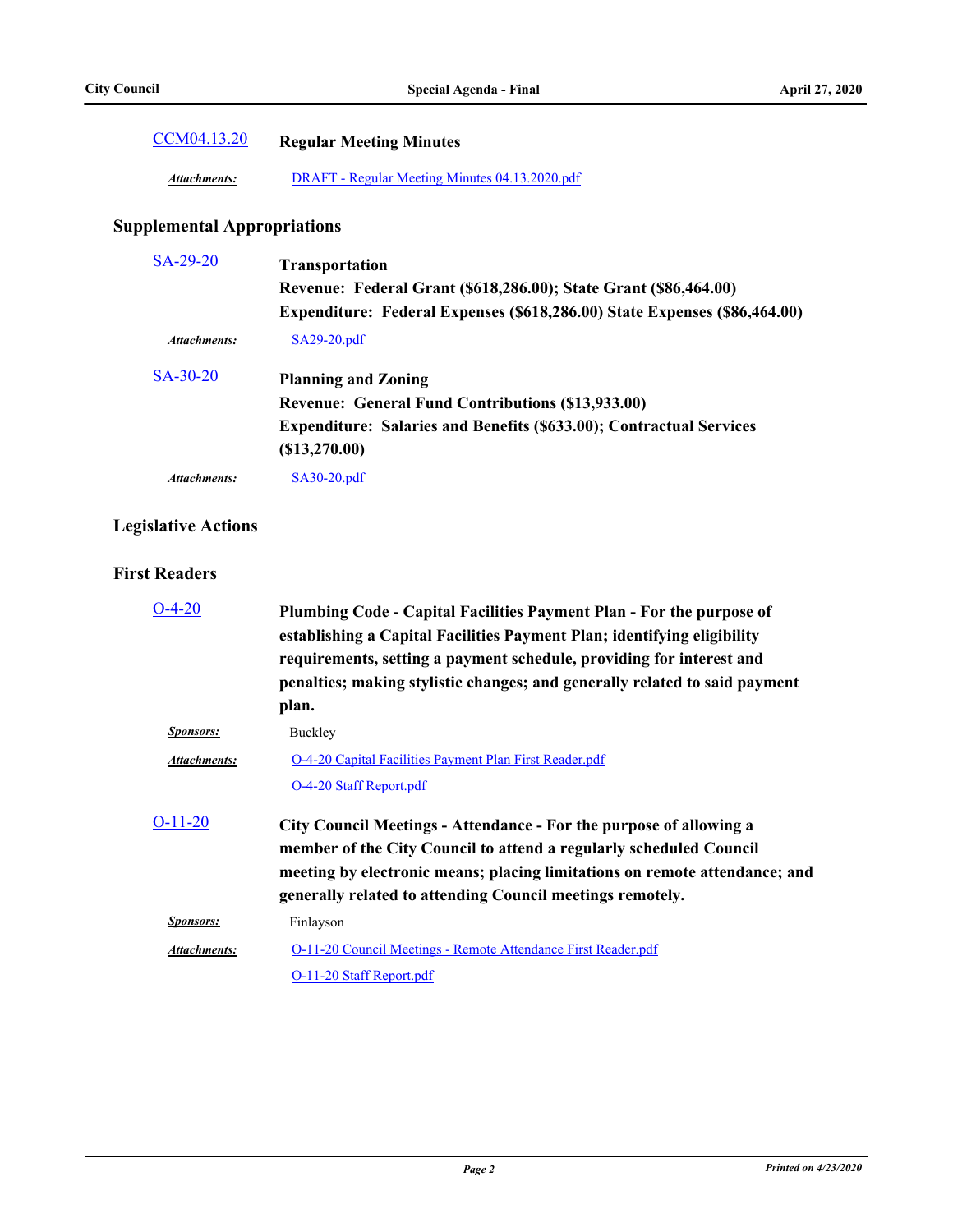| $O-12-20$           | Municipal Infractions - Process - For the purpose of clarifying that<br>municipal infraction enforcement actions are processed through the Office<br>of Law; and making stylistic changes.                                                                 |
|---------------------|------------------------------------------------------------------------------------------------------------------------------------------------------------------------------------------------------------------------------------------------------------|
| <b>Sponsors:</b>    | Tierney                                                                                                                                                                                                                                                    |
| Attachments:        | O-12-20 Municipal Infractions - Process First Reader.pdf                                                                                                                                                                                                   |
|                     | O-12-20 Staff Report.pdf                                                                                                                                                                                                                                   |
| $O-14-20$           | Parking Spaces Reserved for Plug-in Electric Drive Vehicles - For the<br>purpose of establishing reserved parking spaces for plug-in electric drive<br>vehicles; creating certain definitions; establishing penalties; and making<br>stylistic changes.    |
| <b>Sponsors:</b>    | Savidge and Tierney                                                                                                                                                                                                                                        |
| <b>Attachments:</b> | O-14-20 Electric Vehicle Parking Spaces First Reader.pdf                                                                                                                                                                                                   |
|                     | O-14-20 Staff Report.pdf                                                                                                                                                                                                                                   |
| $O-17-20$           | Unsafe Structures - Placarding - For the purpose of authorizing the Fire<br>Department to placard certain residential and nonresidential structures<br>that have been designated as unfit for human habitation or unsafe; and<br>making stylistic changes. |
| <b>Sponsors:</b>    | Buckley and Tierney                                                                                                                                                                                                                                        |
| Attachments:        | O-17-20 Unsafe Structures Placarding First Reader.pdf                                                                                                                                                                                                      |
|                     | O-17-20 Staff Report.pdf                                                                                                                                                                                                                                   |
| $R-22-20$           | Alcoholic Beverages - Consumption on City Property - For the purpose of<br>establishing an annual cap on fees assessed in any one year for the<br>consumption of alcoholic beverages on City property for certain applicants.                              |
| <b>Sponsors:</b>    | Tierney                                                                                                                                                                                                                                                    |
| Attachments:        | R-22-20 Alcoholic Beverages - Consumption on City Property First Reader.pdf                                                                                                                                                                                |
|                     | R-22-20 Staff Report.pdf                                                                                                                                                                                                                                   |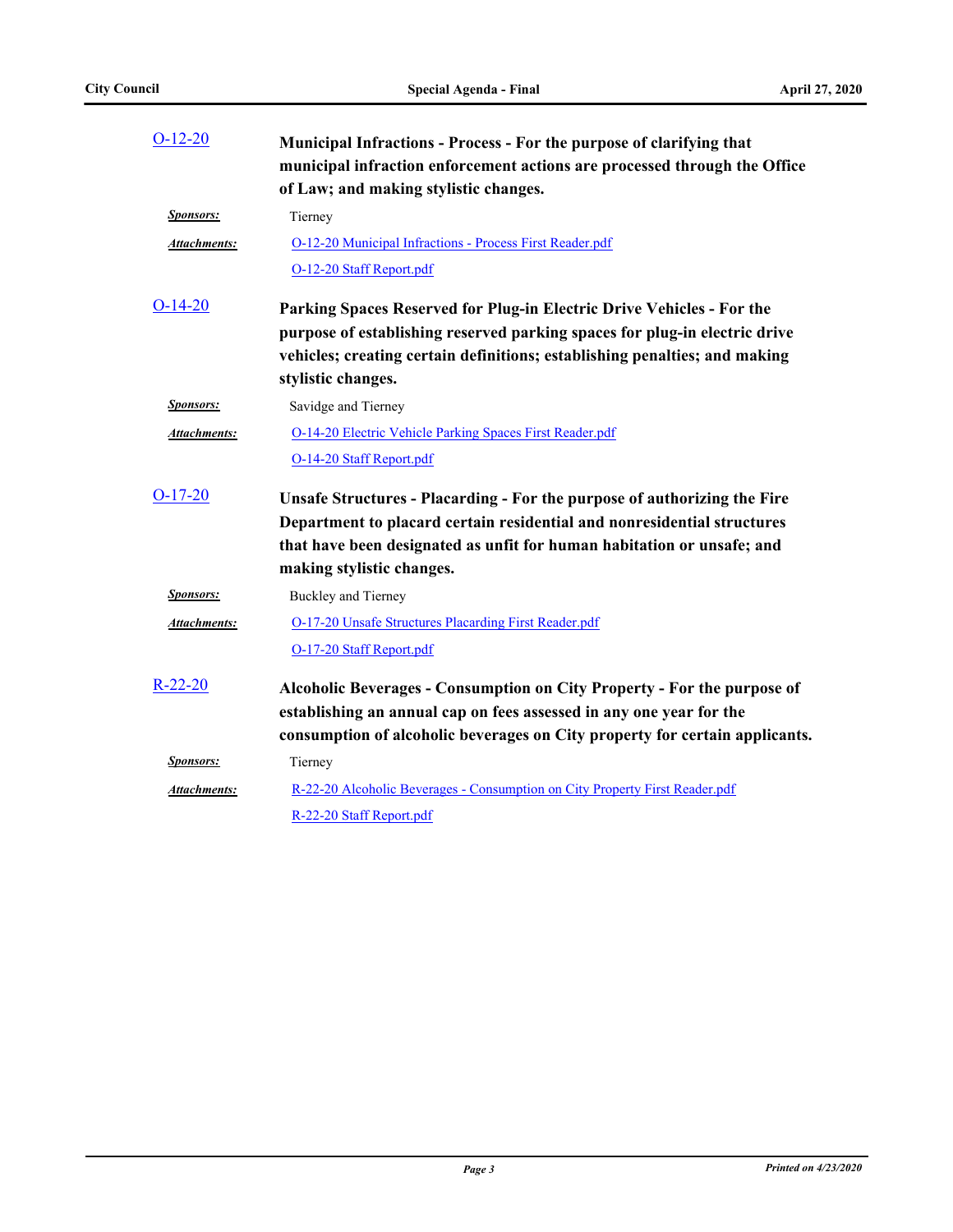| $R-23-20$           | Filing of FY 2021 Grant Application with the Maryland Transit<br>Administration - For the purpose of authorizing the filing of an application<br>with the Maryland Transit Administration of the Maryland Department of<br>Transportation for Section 5303, 5304, 5307, 5309, 5310, 5311, 5316 and<br>5317 grants under the Federal Transit Act for a total amount of \$2,778,950<br>consisting of \$1,306,291 for fixed route transit operations; \$189,299 for<br>ADA complementary paratransit services; \$427,500 capital grant for<br>transit vehicle maintenance; \$699,286 capital grant for the purchase of two<br>heavy duty replacement buses, and \$156,574 capital assistance for the<br>purchase of skylift. |
|---------------------|---------------------------------------------------------------------------------------------------------------------------------------------------------------------------------------------------------------------------------------------------------------------------------------------------------------------------------------------------------------------------------------------------------------------------------------------------------------------------------------------------------------------------------------------------------------------------------------------------------------------------------------------------------------------------------------------------------------------------|
| <i>Sponsors:</i>    | Buckley                                                                                                                                                                                                                                                                                                                                                                                                                                                                                                                                                                                                                                                                                                                   |
| <b>Attachments:</b> | R-23-20 FY2021 MTA Grant Application Documents.pdf                                                                                                                                                                                                                                                                                                                                                                                                                                                                                                                                                                                                                                                                        |
|                     | R-23-20 Staff Report.pdf                                                                                                                                                                                                                                                                                                                                                                                                                                                                                                                                                                                                                                                                                                  |
|                     | R-23-20 FY2021 MTA Transit Grants Application Resolution.pdf                                                                                                                                                                                                                                                                                                                                                                                                                                                                                                                                                                                                                                                              |

## **End of Consent Calendar**

#### **Public Hearings Continued**

| $O-39-19$           | Accessory Dwelling Units - For the purpose of allowing accessory dwelling<br>units in all zoning districts that allow single-family detached dwellings;<br>establishing use requirements for accessory dwelling units; adding certain<br>definitions; making stylistic changes; and generally related to accessory<br>dwelling units. |
|---------------------|---------------------------------------------------------------------------------------------------------------------------------------------------------------------------------------------------------------------------------------------------------------------------------------------------------------------------------------|
| <b>Sponsors:</b>    | Gay, Rodriguez and Savidge                                                                                                                                                                                                                                                                                                            |
| <b>Attachments:</b> | <b>O-39-19 Accessory Dwelling Units First Reader.pdf</b>                                                                                                                                                                                                                                                                              |
|                     | O-39-19 Staff Report.pdf                                                                                                                                                                                                                                                                                                              |
|                     | O-39-19 Fiscal Impact Note.pdf                                                                                                                                                                                                                                                                                                        |
|                     | O-39-19 PZ Staff Report to PC.pdf                                                                                                                                                                                                                                                                                                     |
|                     | O-39-19 PC Findings and Recommendations.pdf                                                                                                                                                                                                                                                                                           |
| $O-5-20$            | <b>City Council Meetings - Order of Business - For the purpose of modifying the</b><br>order of business for regular and special meetings of the City Council.                                                                                                                                                                        |
| <b>Sponsors:</b>    | Savidge and Pindell Charles                                                                                                                                                                                                                                                                                                           |
| Attachments:        | O-5-20 Council Meetings - Order of Business First Reader.pdf                                                                                                                                                                                                                                                                          |
|                     | O-5-20 Legal Note.pdf                                                                                                                                                                                                                                                                                                                 |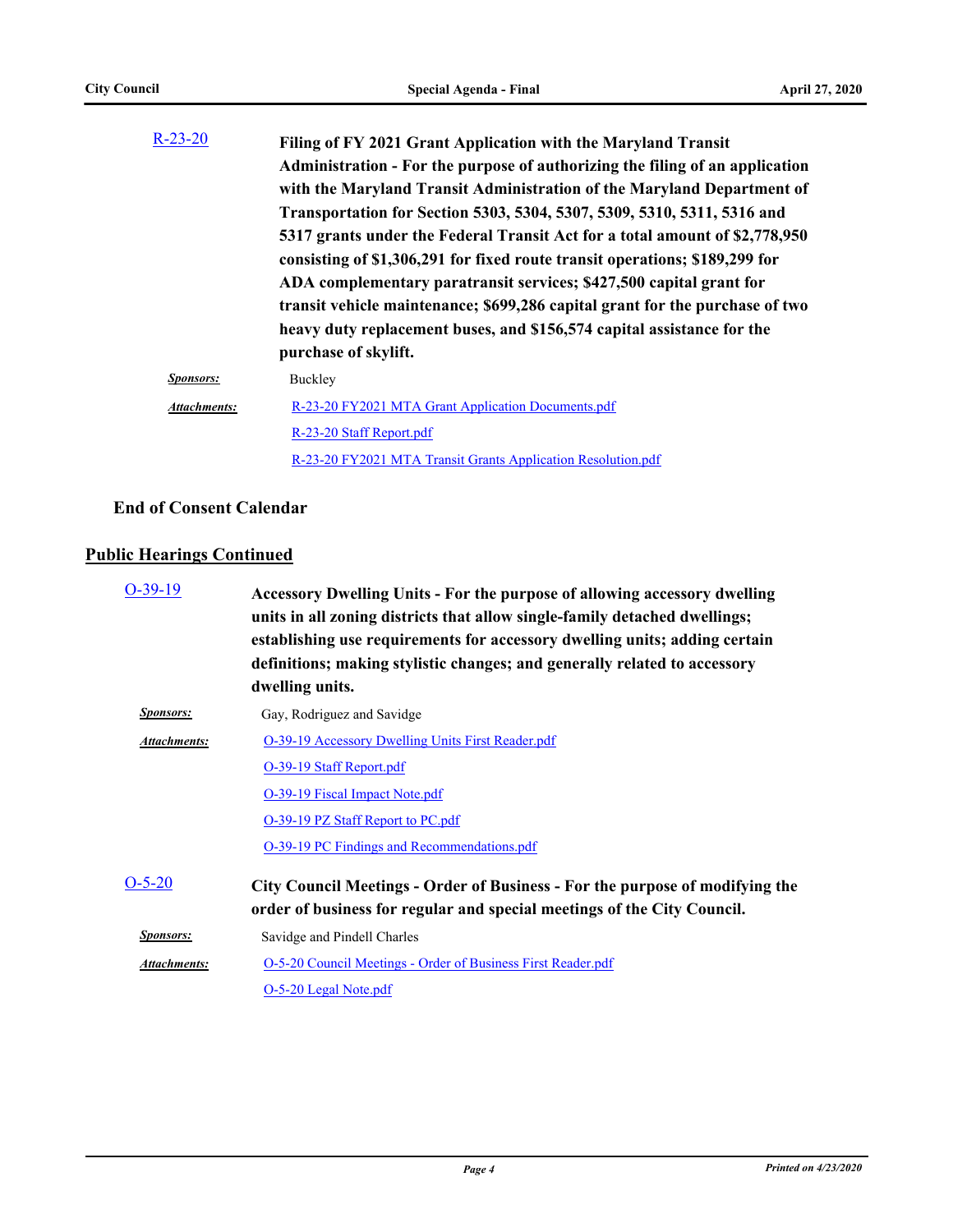| $O-8-20$               | Harbors and Waterfront Areas - Code Updates - For the purpose of updating<br>certain definitions; removing obsolete language; requiring regular pump out of<br>a vessel's holding tank; making stylistic changes; and generally related to<br>updating Title 15.               |
|------------------------|--------------------------------------------------------------------------------------------------------------------------------------------------------------------------------------------------------------------------------------------------------------------------------|
| <b>Sponsors:</b>       | Buckley and Tierney                                                                                                                                                                                                                                                            |
| <b>Attachments:</b>    | O-8-20 Title 15 Updates First Reader.pdf                                                                                                                                                                                                                                       |
|                        | O-8-20 Staff Report.pdf                                                                                                                                                                                                                                                        |
|                        | O-8-20 Fiscal Impact Note.pdf                                                                                                                                                                                                                                                  |
| $O-10-20$              | <b>Zoning Code Applications - Written Notification Requirement - For the</b><br>purpose of increasing the distance for sending written notification to abutting<br>property owners for Planned Developments, Major Subdivisions, and Major<br><b>Site Design applications.</b> |
| Sponsors:              | Gay and Savidge                                                                                                                                                                                                                                                                |
| Attachments:           | O-10-20 Major Development Written Notification First Reader.pdf                                                                                                                                                                                                                |
|                        | O-10-20 Staff Report.pdf                                                                                                                                                                                                                                                       |
|                        | O-10-20 Fiscal Impact Note.pdf                                                                                                                                                                                                                                                 |
| <b>Public Hearings</b> |                                                                                                                                                                                                                                                                                |
| $\bigcap$ 15 $\bigcap$ | $\mathbf{W}^{T}$ , $\mathbf{C}$ , $\mathbf{W}^{T}$ , $\mathbf{W}^{T}$ , $\mathbf{C}$ , $\mathbf{C}$ , $\mathbf{C}$ , $\mathbf{C}$ , $\mathbf{C}$ , $\mathbf{C}$ , $\mathbf{C}$                                                                                                 |

| $O-15-20$        | Waterfront Mixed Maritime District - For the purpose of allowing professional<br>offices in the WMM zoning district in accordance with certain standards;<br>amending certain parking standards; and making stylistic changes |
|------------------|-------------------------------------------------------------------------------------------------------------------------------------------------------------------------------------------------------------------------------|
| <i>Sponsors:</i> | Arnett                                                                                                                                                                                                                        |
| Attachments:     | O-15-20 WMM First Reader.pdf                                                                                                                                                                                                  |
|                  | O-15-20 WMM Staff Report.pdf                                                                                                                                                                                                  |
|                  | O-15-20 Fiscal Impact Note.pdf                                                                                                                                                                                                |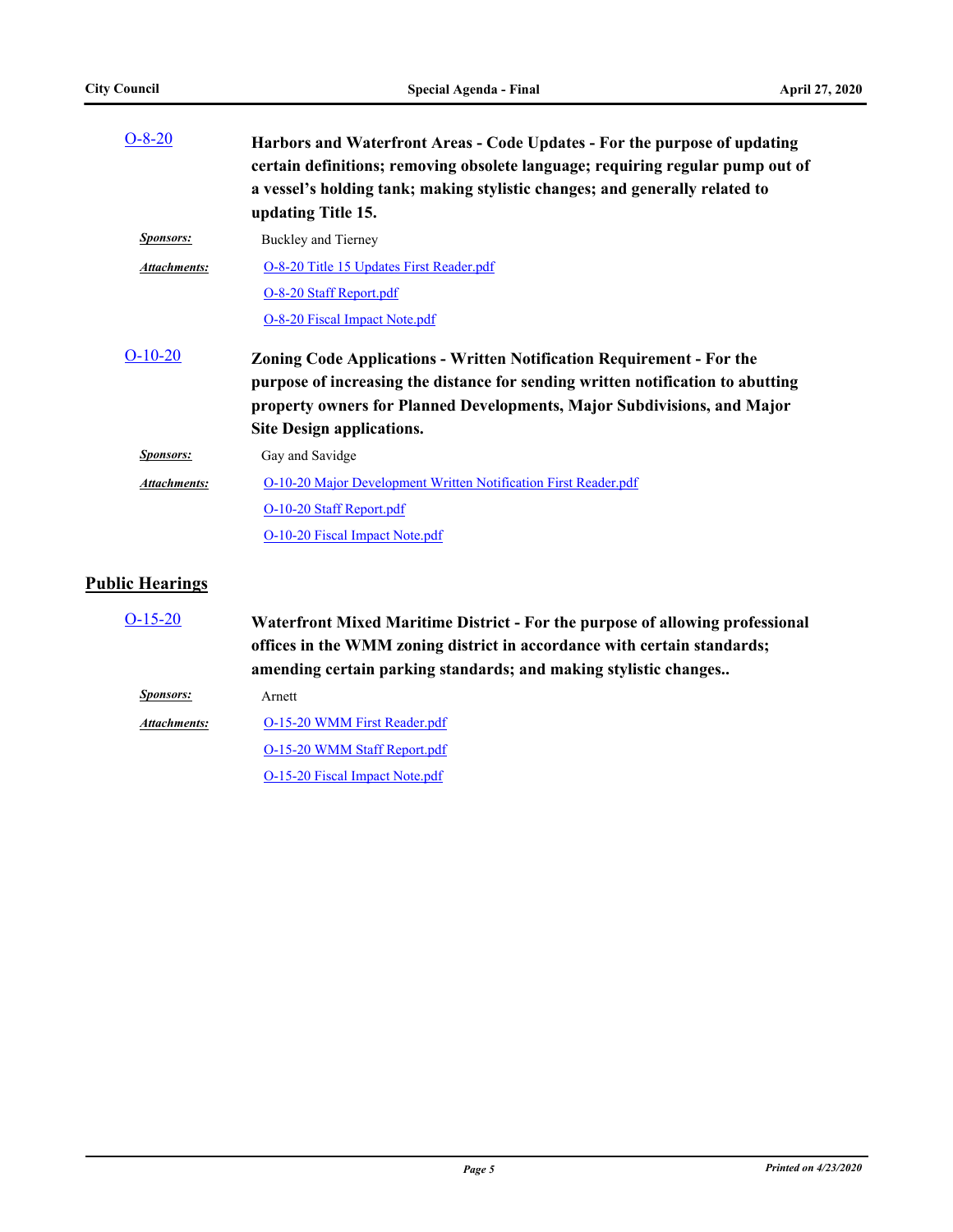| $O-16-20$        | Annual Budget and Appropriation and Property Tax Levy - For the purpose of<br>adopting the City Budget, comprising the Annual Operating Budget for the<br>fiscal year ending June 30, 2021, the Capital Budget for the fiscal year ending<br>June 30, 2021, the Capital Improvement Program for the fiscal years ending<br>June 30, 2022, June 30, 2023, June 30, 2024, June 30, 2025, and June 30,<br>2026; appropriating funds for all expenditures for the fiscal year beginning July<br>1, 2020, and ending June 30, 2021; levying and imposing a property tax for the<br>use of the City of Annapolis for the taxable year beginning July 1, 2020, and<br>ending June 30,2021; and fixing the rate of the City property tax for the<br>taxable year. |
|------------------|-----------------------------------------------------------------------------------------------------------------------------------------------------------------------------------------------------------------------------------------------------------------------------------------------------------------------------------------------------------------------------------------------------------------------------------------------------------------------------------------------------------------------------------------------------------------------------------------------------------------------------------------------------------------------------------------------------------------------------------------------------------|
| <b>Sponsors:</b> | Buckley                                                                                                                                                                                                                                                                                                                                                                                                                                                                                                                                                                                                                                                                                                                                                   |
| Attachments:     | O-16-20 Appendix A.pdf                                                                                                                                                                                                                                                                                                                                                                                                                                                                                                                                                                                                                                                                                                                                    |
|                  | O-16-20 FY2021 Annual Budget and Appropriation and Property Tax Levy First Reade                                                                                                                                                                                                                                                                                                                                                                                                                                                                                                                                                                                                                                                                          |
|                  | O-16-20 Appendix B.pdf                                                                                                                                                                                                                                                                                                                                                                                                                                                                                                                                                                                                                                                                                                                                    |
|                  | O-16-20 Appendix C.pdf                                                                                                                                                                                                                                                                                                                                                                                                                                                                                                                                                                                                                                                                                                                                    |
|                  | O-16-20 Appendix D Cover Page.pdf                                                                                                                                                                                                                                                                                                                                                                                                                                                                                                                                                                                                                                                                                                                         |
|                  | O-16-20 Appendix D.pdf                                                                                                                                                                                                                                                                                                                                                                                                                                                                                                                                                                                                                                                                                                                                    |
|                  | O-16-20 Staff Report.pdf                                                                                                                                                                                                                                                                                                                                                                                                                                                                                                                                                                                                                                                                                                                                  |
|                  | O-16-20 Fiscal Impact Note.pdf                                                                                                                                                                                                                                                                                                                                                                                                                                                                                                                                                                                                                                                                                                                            |

#### **Legislative Actions**

#### **First Readers**

| $O-13-20$           | Sidewalk Signs - For the purpose of extending the sidewalk sign permit fee<br>waiver to a date certain. |
|---------------------|---------------------------------------------------------------------------------------------------------|
| <i>Sponsors:</i>    | Tierney                                                                                                 |
| <b>Attachments:</b> | O-13-20 Sidewalk Signs Permit Fee Waiver Extension.pdf                                                  |
|                     | O-13-20 Staff Report.pdf                                                                                |

#### **Second Readers**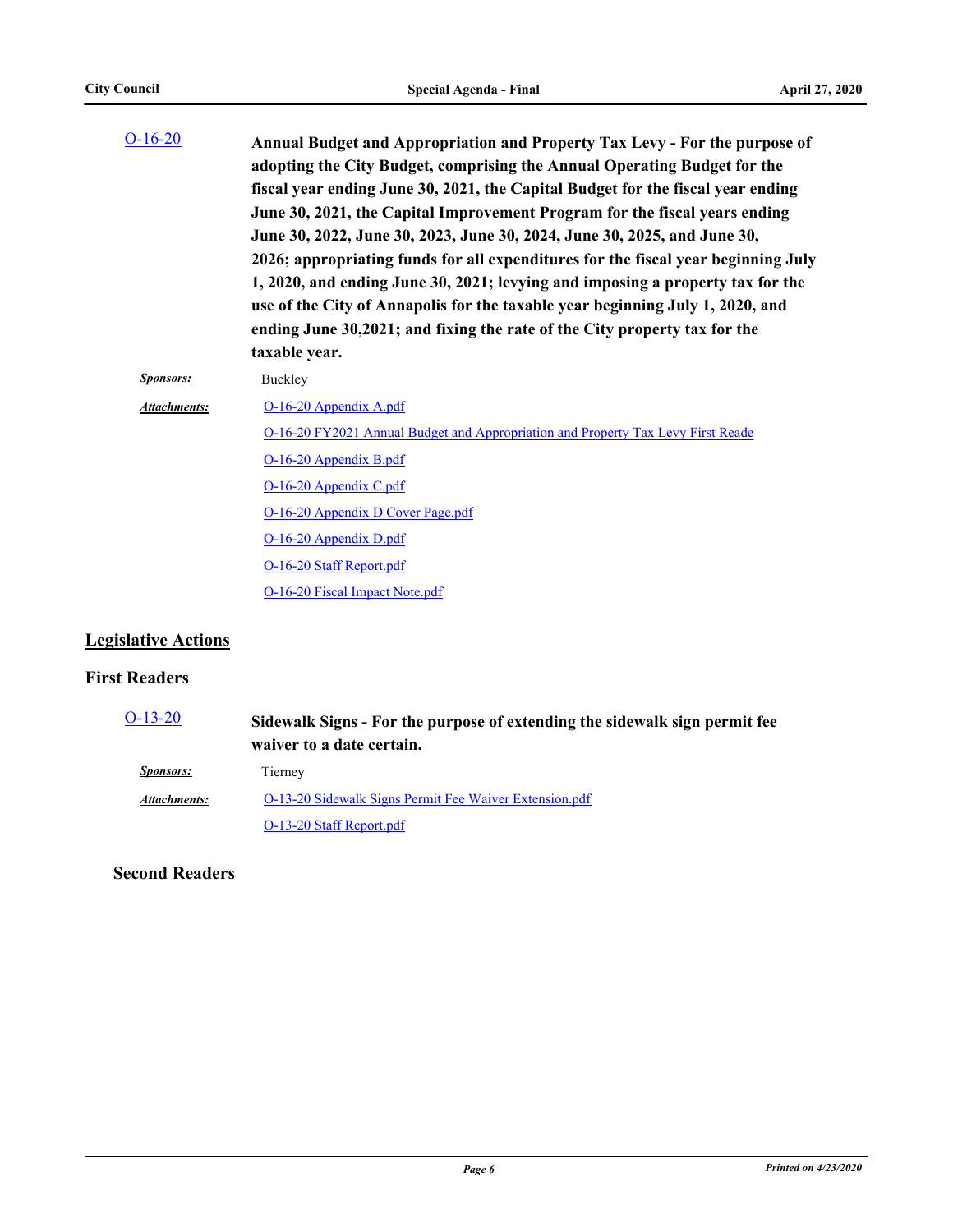| $O-3-20$            | Fire Prevention Code - For the purpose of encouraging property owners to<br>solicit bids from licensed minority business enterprises; identifying loan<br>eligibility requirements under the sprinkler assistance revolving fund;<br>clarifying costs that may be funded; establishing a loan amount; identifying<br>loan repayment criteria; setting a date for sprinkler installation<br>compliance; identifying the responsibility of applicable property owners;<br>identifying the appropriate body for appeals; providing that certain<br>catchlines or captions are not law and may not be considered to have been<br>enacted as part of this Ordinance; requiring the publisher of the Code of<br>the City of Annapolis, in consultation with and subject to the approval of the<br>City of Annapolis Office of Law, to correct any cross-references and<br>terminology rendered incorrect by this ordinance and to describe any<br>corrections made in an editor's note following the section affected; making<br>certain stylistic changed; and generally related to the Fire Prevention<br>Code. |
|---------------------|-------------------------------------------------------------------------------------------------------------------------------------------------------------------------------------------------------------------------------------------------------------------------------------------------------------------------------------------------------------------------------------------------------------------------------------------------------------------------------------------------------------------------------------------------------------------------------------------------------------------------------------------------------------------------------------------------------------------------------------------------------------------------------------------------------------------------------------------------------------------------------------------------------------------------------------------------------------------------------------------------------------------------------------------------------------------------------------------------------------|
| <b>Sponsors:</b>    | Tierney and Pindell Charles                                                                                                                                                                                                                                                                                                                                                                                                                                                                                                                                                                                                                                                                                                                                                                                                                                                                                                                                                                                                                                                                                 |
| <b>Attachments:</b> | O-3-20 Sprinklers First Reader.pdf<br>O-3-20 MainStreetSprinklerMap Appendix A.pdf<br>O-3-20 Staff Report.pdf<br>O-3-20 Fiscal Impact Note.pdf<br>O-3-20 Amendment 1 Tierney.docx                                                                                                                                                                                                                                                                                                                                                                                                                                                                                                                                                                                                                                                                                                                                                                                                                                                                                                                           |
| $O-9-20$            | Comprehensive Bag Reduction - For the purpose of defining certain terms;<br>prohibiting dealers from supplying customers with plastic bags for use as<br>checkout bags; requiring paper bags contain recycled content; providing for<br>the applicability of the Chapter; imposing a surcharge on certain checkout<br>bags; imposing interest and certain civil penalties on dealers who fail to<br>make timely remittances of the surcharge; setting forth prohibited conduct<br>by dealers; providing enforcement measures; requiring an annual report to<br>the Mayor and City Council; providing an effective date; and generally<br>relating to checkout bags.                                                                                                                                                                                                                                                                                                                                                                                                                                         |
| <b>Sponsors:</b>    | Savidge, Tierney, Arnett, Gay and Rodriguez                                                                                                                                                                                                                                                                                                                                                                                                                                                                                                                                                                                                                                                                                                                                                                                                                                                                                                                                                                                                                                                                 |
| Attachments:        | O-9-20 Plastic Bag Ordinance First Reader.pdf                                                                                                                                                                                                                                                                                                                                                                                                                                                                                                                                                                                                                                                                                                                                                                                                                                                                                                                                                                                                                                                               |
|                     | <b>O-9-20 Fiscal Impact Note.pdf</b>                                                                                                                                                                                                                                                                                                                                                                                                                                                                                                                                                                                                                                                                                                                                                                                                                                                                                                                                                                                                                                                                        |
|                     | O-9-20 Staff Report Revised.pdf                                                                                                                                                                                                                                                                                                                                                                                                                                                                                                                                                                                                                                                                                                                                                                                                                                                                                                                                                                                                                                                                             |
|                     | O-9-20 Amendment 1 Savidge.docx                                                                                                                                                                                                                                                                                                                                                                                                                                                                                                                                                                                                                                                                                                                                                                                                                                                                                                                                                                                                                                                                             |
|                     | O-9-20 Office of Law MEMO-022820.pdf                                                                                                                                                                                                                                                                                                                                                                                                                                                                                                                                                                                                                                                                                                                                                                                                                                                                                                                                                                                                                                                                        |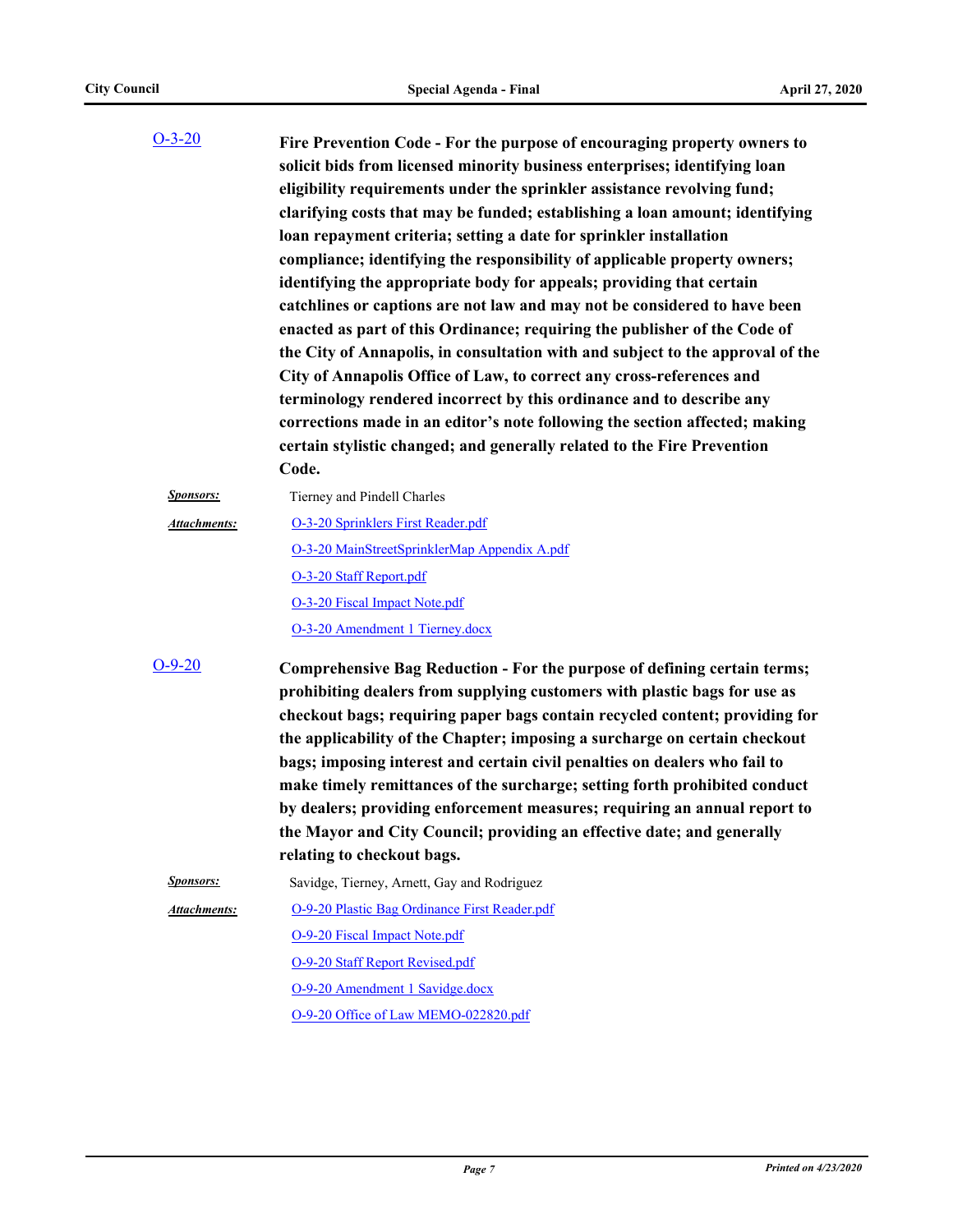| $R-12-20$           | Comprehensive Bag Reduction - Fines - For the purpose of imposing fines<br>concerning the prohibition of certain checkout bags.                                                                                                              |
|---------------------|----------------------------------------------------------------------------------------------------------------------------------------------------------------------------------------------------------------------------------------------|
| <b>Sponsors:</b>    | Savidge, Tierney, Arnett, Gay and Rodriguez                                                                                                                                                                                                  |
| <b>Attachments:</b> | R-12-20 Plastic Bag Ban - Fines.pdf                                                                                                                                                                                                          |
| $O-34-19$           | Planning and Zoning - Appeal Procedures - For the purpose of clarifying the<br>procedures governing an appeal of a decision of the Planning and Zoning<br>Director; making stylistic changes; and generally related to appeal<br>procedures. |
| <b>Sponsors:</b>    | Arnett                                                                                                                                                                                                                                       |
| <b>Attachments:</b> | <b>O-34-19 PandZ Appeal Procedures First Reader.docx</b>                                                                                                                                                                                     |
|                     | O-34-19 Fiscal Impact Note.docx                                                                                                                                                                                                              |
|                     | O-34-19 Staff Report.pdf                                                                                                                                                                                                                     |
|                     | O-34-19 PandZ Staff to PC.pdf                                                                                                                                                                                                                |
|                     | O-34-19 PC Findings and Recommendations.pdf                                                                                                                                                                                                  |
| 0-6-20              | Planned Developments - Public Housing Bulk Standards - For the purpose<br>of allowing a height adjustment for certain eligible public housing<br>development.                                                                                |
| <b>Sponsors:</b>    | Buckley and Gay                                                                                                                                                                                                                              |
| Attachments:        | O-6-20 Planned Developments - Public Housing Bulk Standards First Reader.pdf                                                                                                                                                                 |
|                     | O-6-20 Staff Report.pdf                                                                                                                                                                                                                      |
|                     | O-6-20 Fiscal Impact Note.pdf                                                                                                                                                                                                                |
|                     | O-6-20 PZ Staff Report to PC.pdf                                                                                                                                                                                                             |
|                     | O-6-20 PC Findings to CC.pdf                                                                                                                                                                                                                 |
| R-15-20             | City Sponsored Special Events in Fiscal Year 2021 - For the purpose of<br>identifying City Sponsored Special Events; and waiving certain related City<br>Fees during Fiscal Year 2021.                                                       |
| <u>Sponsors:</u>    | Tierney                                                                                                                                                                                                                                      |
| Attachments:        | R-15-20 City Sponsored Special Events FY2021 First Reader.pdf                                                                                                                                                                                |
|                     | R-15-20 Staff Report.pdf                                                                                                                                                                                                                     |
|                     | R-15-20 Fiscal Impact Note.pdf                                                                                                                                                                                                               |
|                     | R-15-20 Staff Report - Updated Apr 2020.pdf                                                                                                                                                                                                  |
|                     |                                                                                                                                                                                                                                              |